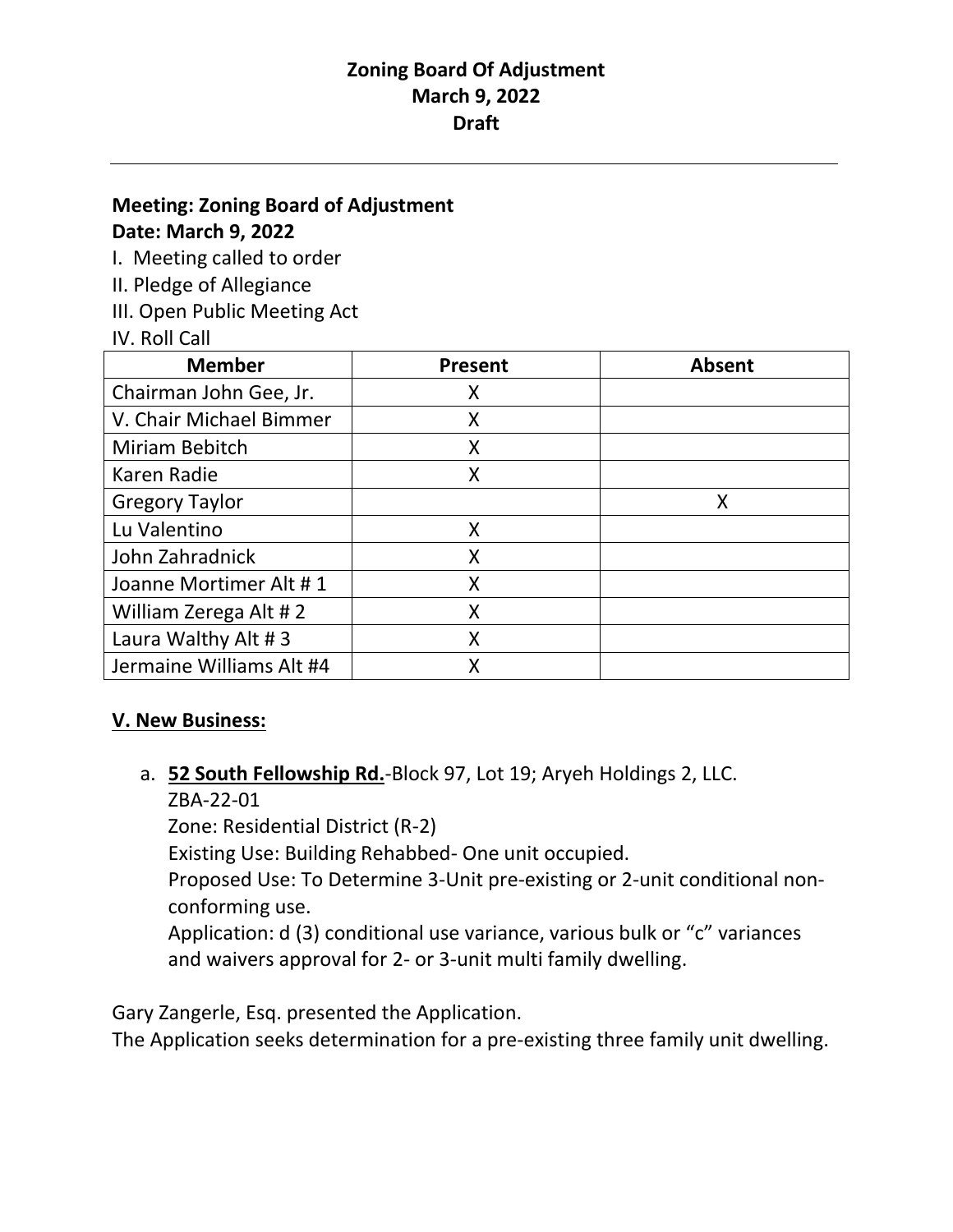#### **Draft**

Chairman Gee asked if Mr. Zangerle had any evidence to present that shows the pre-existing three family units. He stated that either an Ordinance or Resolution from the Zoning Board of Adjustment that shows approval.

Mr. Zangerle requested an adjournment until the next Zoning Board of Adjustment meeting.

b. **211 South Fellowship Rd**-Block 155, Lot 16; Frank Rapposelli; ZBA-22-02 Zone: Residence District (R-2) Existing Use: Vacant Commercial Building Proposed Use: Ground Floor Retail and Storage; upstairs 2-bedroom apartment comprised of second floor and attic space. Application: Site Plan Waiver ad d (1) use variance.

Board Attorney Kingsbury swore in Frank Rapposelli.

Mr. Rapposelli purchased the vacant property that was previously operated as a retail space known as Hunter Door.

Mr. Rapposelli is proposing a sharpening service in the basement, and a gallery of handmade wooden artisan goods on the ground level. Mr. Rapposelli plans to occupy the second and third floors as his living space. He has five interested entrepreneurs to display their goods on consignment. Mr. Rapposelli will be on site to help any customers. The five artists will not be in attendance. Mr. Rapposelli purchased the property to work and live in the same location. The display area will be similar to a Farmer's Market and he expects 1-4 customers a day for his sharpening services.

Chairman Gee asked for Board Member Questions.

Vice Chairman Bimmer asked about parking? Mr. Rapposelli stated that there are 9 parking spots and would be more than sufficient for his customer traffic.

Board Member Valentino commented that "This warms my heart". She has fond memories of an entrepreneur that would go house to house when she was a little girl sharpening knives and scissors.

Chairman Gee asked The Engineer to go over his Review Letter.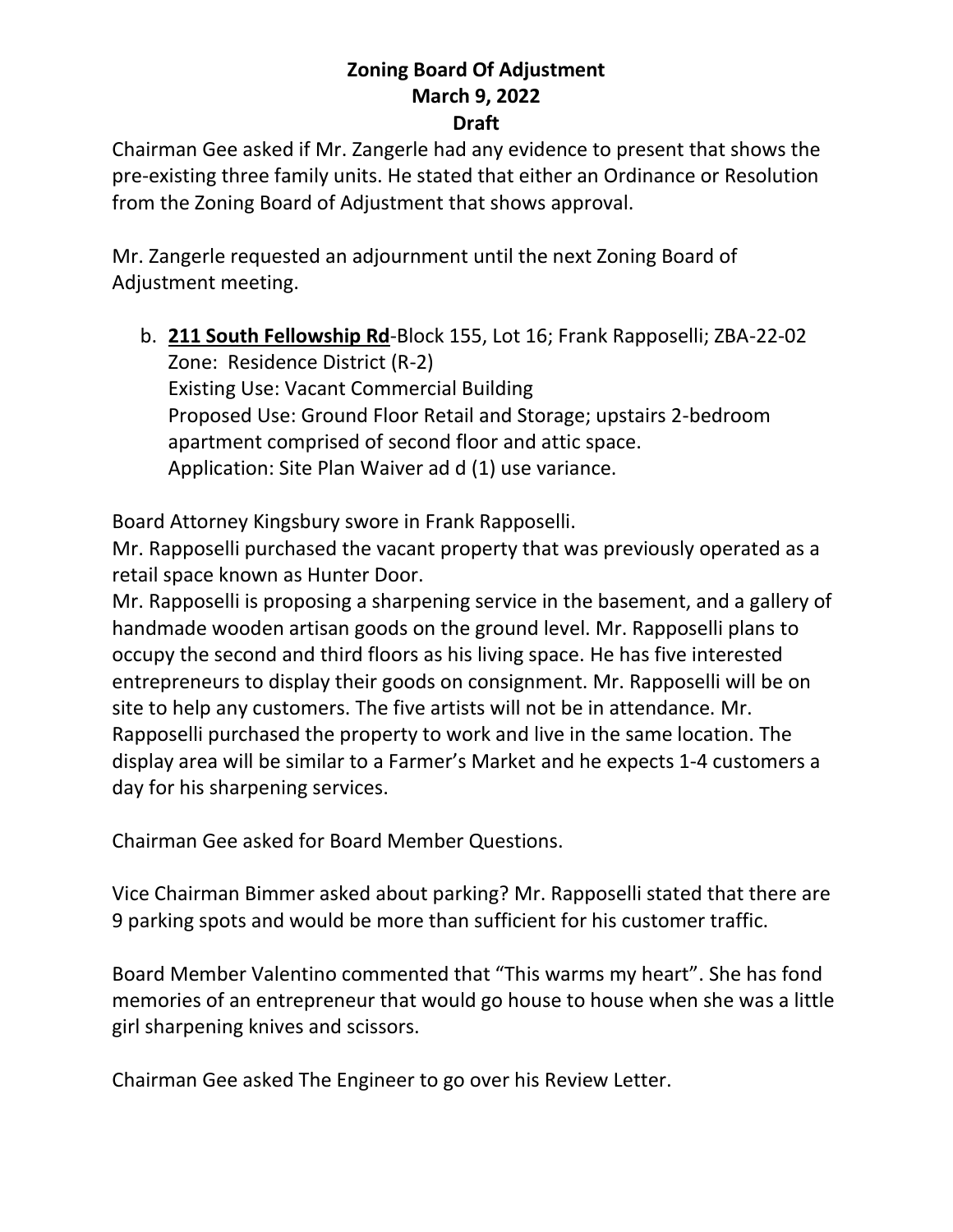#### **Draft**

Zoning Board Engineer McNulty asked Mr. Rapposelli the following:

- 1. What is the size of Delivery Trucks that would be bring product? Mr. Rapposelli said there will not be any delivery trucks for his type of service.
- 2. Will you be shipping out products? Mr. Rapposelli said no.
- 3. Are you aware that you need five affirmative votes for this use variance? Mr. Rapposelli said yes, he is aware of this.
- 4. Do you believe this "use" is more intense or less intense than the prior Hunter Doors? Mr. Rapposelli stated "much"less.
- 5. Regarding the handicapped parking space, do you have any objections to moving it over one spot so that the spot is not in the "Right of Way"? Mr. Rapposelli said no problem since he has more parking than required.
- 6. Curbing- Mr. McNulty stated that in his review letter he recommends adding depressed curbing along the paved lot where it meets the street. This would show drivers backing out where pedestrian traffic and cars would be traveling.

Mr. Rapposelli responded that he had investigated doing this when he received the Review Letter. The sheer cost of \$15,000-18,000 would be an economic hardship for him.

- 7. Do you plan to have a Commercial Trash container? Mr. Rapposelli said yes, he would, but very little trash is generated, and wondered why this would be necessary.
- 8. You do understand that you need County Approval for this as well? Mr. Rapposelli responded yes.

Chairman Gee asked why curbing was not required for Hunter Door? Mr. Rapposelli asked if yellow stripping would suffice?

Board Solicitor Kingsbury said the Conditions of Approval are as follows:

- a. Install a double yellow line with stripping
- b. The Garage is only for storage
- c. No need for Dumpster
- d. Eliminate one parking spot to move Handicapped over and to yellow stripe the Right of Way.
- e. County Approval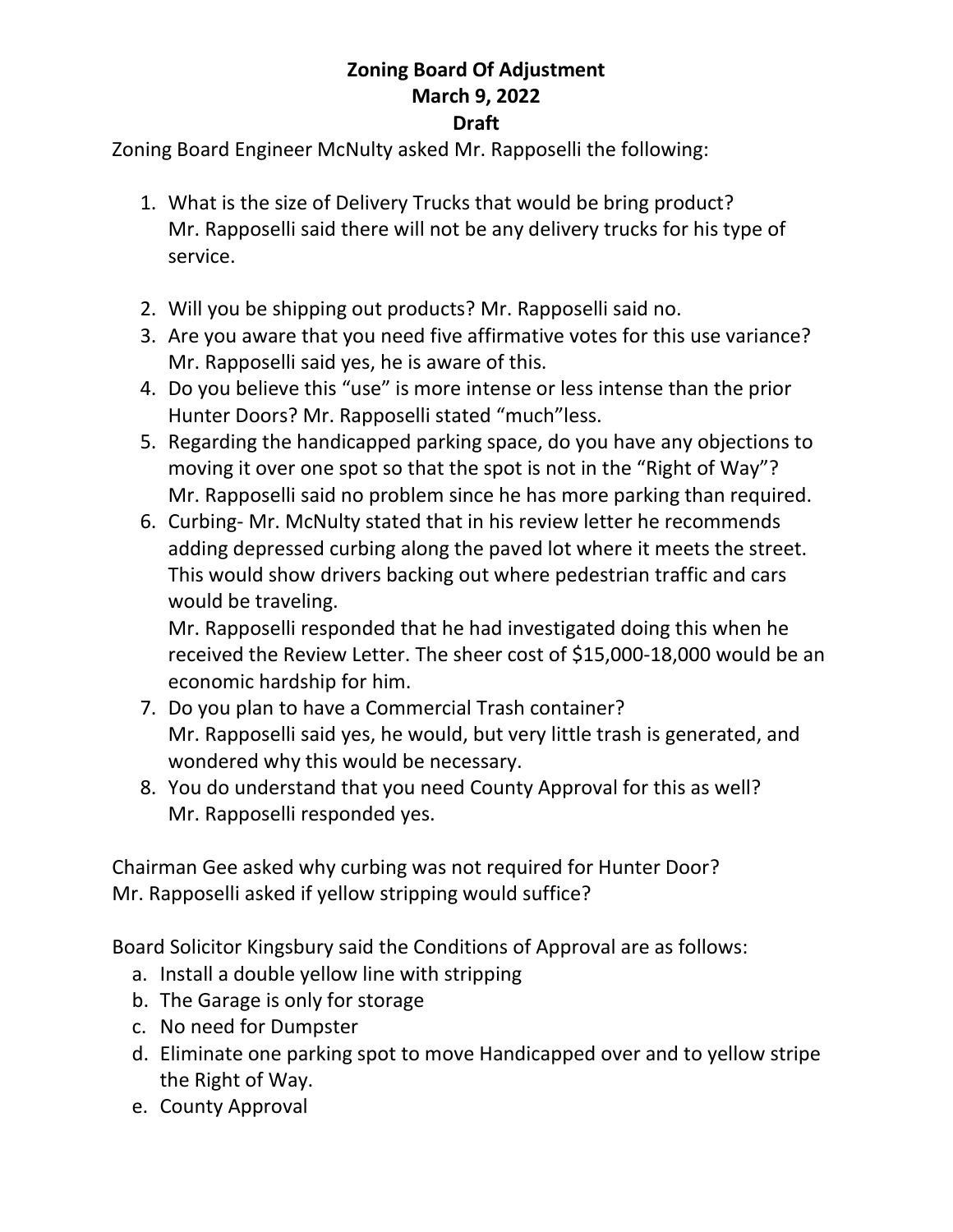#### **Draft**

Chairman Gee opened the meeting to the General Public. No Comments. Chairman Gee closed the Public Portion

A Motion to Approve the Application was made by Vice Chairman Bimmer, second by Mr. Zahradnick, All Approve

**c. 43 West Park Ave**- Block 16, Lot 1; Lee M. Torre-Colon Zone: Residential District (R-1) Existing Use: Residence Proposed Use: Residence Application: Site Plan Waiver, bulk, or "c" variance for rear yard set-back, and use variance for fence installed in Right of Way (non-compliant to Township Code)

Chairman Gee stated, "Let's begin with the 6' Privacy Fence installed in the Right of Way".

Ms. Rachel Brekke of McDowell Law presented the Application. She stated that her client is willing to move the fence three" inside the property line.

Township Solicitor Kingsbury stated that the Zoning Board cannot approve a fence in the "Right of Way"

Ms. Brekke introduced Mr. Samuel Collazzo as the applicant. Mr. Collazzo was sworn in by Solicitor Kingsbury.

Ms. Brekke summarized the Application. The overall addition is 30' in length with a rear yard set back of 7.2'. If this is not approved, we will ask for a 12.5' rear set back. Both well below Township Code.

Ms. Brekke stated that when Mr. Collazzo and Lee-Marie Torres Colon purchased the property they did not know the three' chain link fence was in the right of way.

Ms. Brekke continued that the unique size and shape of the lot calls for a 6' privacy fence. Most of the yard area is located on the Melrose Ave Side.

Chairman Gee asked about the detached garage. Do we have an age of this structure?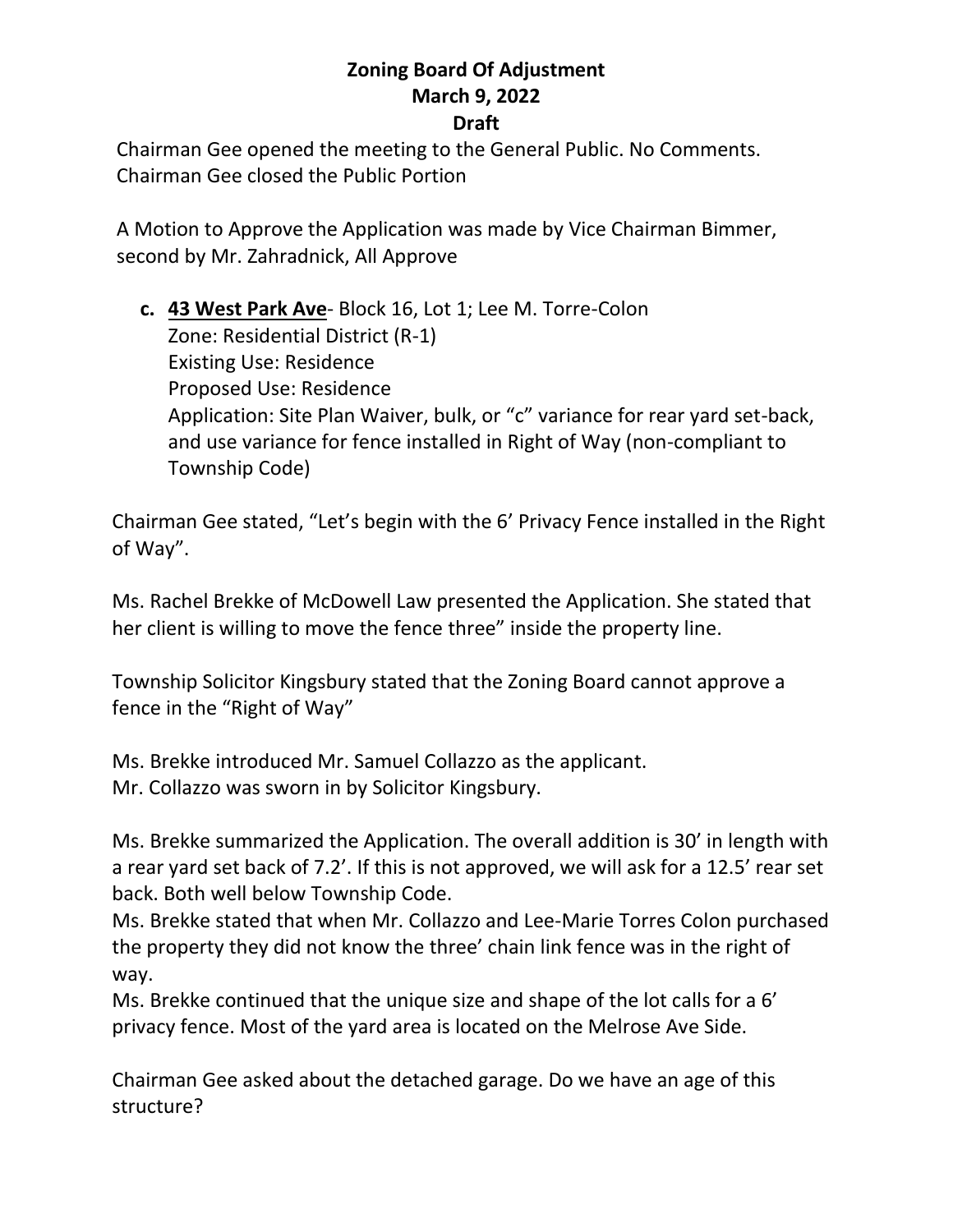#### **Draft**

Ms. Brekke stated that they are seeking a waiver for the pre-existing nonconforming use of the detached garage.

Ms. Brekke stated that Mr. Collazzo added lighting since his property had experienced 2-3 break-ins. He understands that the lighting he installed is not to code and will replace with the type of lighting recommended by the Township Engineer.

Ms. Brekke moved on to the addition part of the Application. Township Solicitor stated that the addition is an extension of the kitchen and pantry. The ceiling height is 10' and overall height of the addition is 12.5, achieving a side yard set back of 15.1'.

Ms. Brekke passed around a 4 x6" photo of the addition.

Chairman Gee asked when the photo was taken? Ms. Brekke responded by saying two days ago.

Chairman Gee asked if a permit was obtained before construction began? Ms. Brekke stated that a permit was not obtained, because her client had no idea a permit was required.

Ms. Brekke asked her client to state for the record that he had no idea that the fence was in the "right of way" when he purchased the property. Ms. Brekke passed around two small photos, one of the previous chain link fence and one of the new 6' vinyl privacy fence. She added that Mr. Collazzo matched his new fence to that of his neighbors.

Board Member Radie stated that the photos do not appear to be from the same location.

Chairman Gee stated that it is very difficult to pass around pictures instead of an easel where all Board Members are looking at the same time, and which would be available to any member of the public to view as well.

Vice Chairman Bimmer asked if the fence is in front of the house? Ms. Brekke responded no.

Board Member Radie stated that the neighbor's fences do not encroach on the "right of way"

Ms. Brekke also stated that her client is willing to install a mirror to improve the ability to back out of the driveway.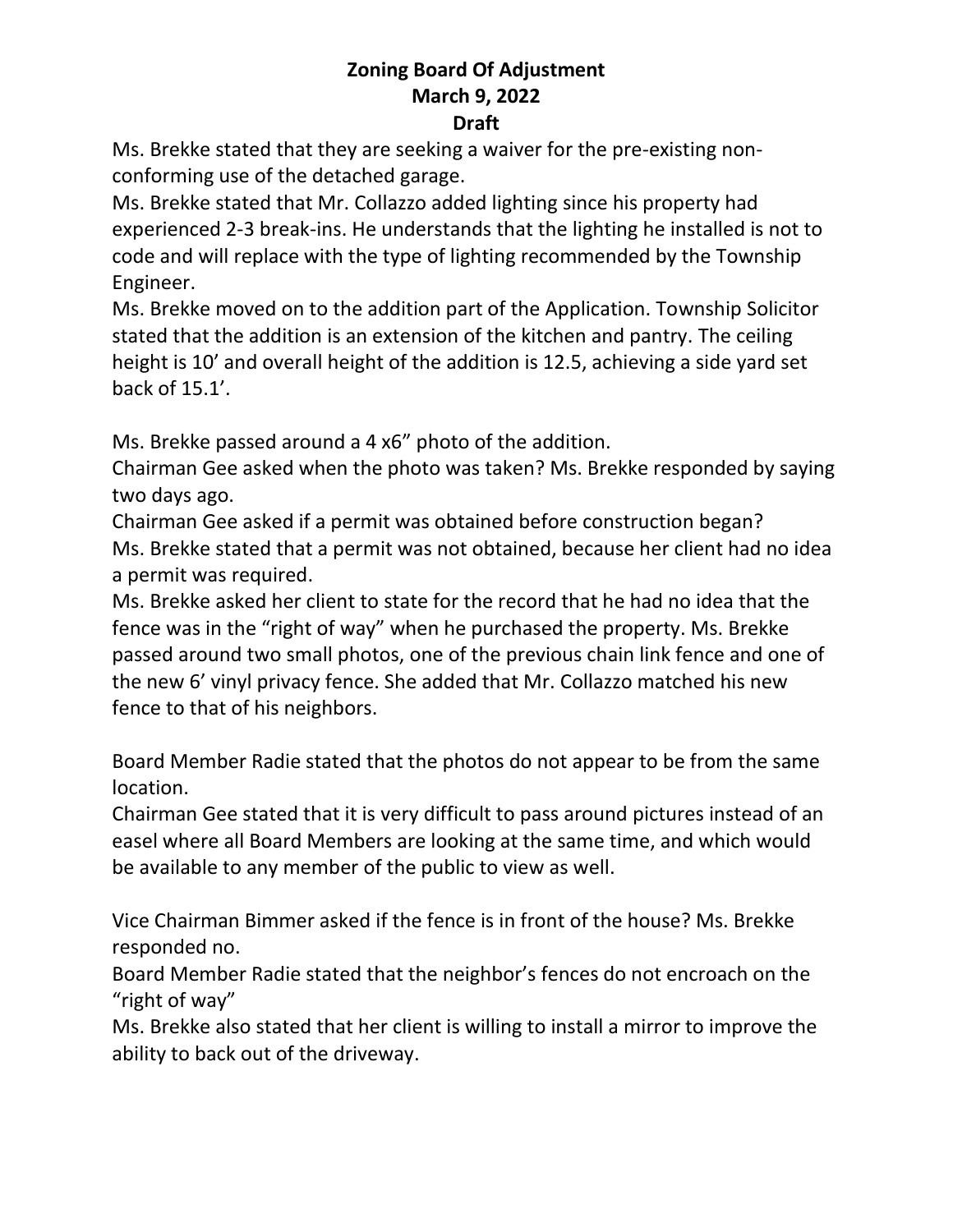#### **Draft**

Board Member Bebitch stated that from the photo, it appears the fence is coming too far out into the site triangle.

Ms. Brekke stated that they referred to Board Engineer McNulty about this, and he said due to the oblique angle of the property moving the fence behind property lines would be fine.

Ms. Brekke added that the applicant has turned off the pole lighting that was installed and will replace with lighting that the Board Engineer recommends.

Township Zoning Officer Soni asked about the addition. Do you have an existing kitchen and pantry? He stated that the expansion of use and willingness to enlarge a home is a choice, not a hardship. He added that the new fence is 7" from the street pavement and does not conform to code. He feels it creates a scary situation for pedestrians and dogs. He further added that the intent of "code" is for the safety of all. Soni showed an aerial google map photo indicating where he would like to see the fence installed. He does not feel the applicant showed hardship for privacy.

Ms. Brekke stated that Mr. Soni's suggestion indicates the fence going right thru the middle of the above ground pool (that is to be removed at another time). Mr. Soni added that the expense of a fence as "Hardship" is not applicable here.

Ms. Brekke would like to respond to Mr. Soni's comments.

Mr. Soni used the words "scary and dogs" to frighten pedestrians that would be passing by. She stated that according to the RVE Review Letter, the engineer recommended planting shrubs on the corner, and adding the mirror at the end of the driveway. She added that this is not a "blind corner". Many of the neighbors have the same fence.

Chairman Gee stated that this is more about the position of the fence not being installed according to Township Code.

Ms. Brekke stated that it would be hardship for her client to move the fence where Mr. Soni suggests, because the applicant is not prepared to remove the pool at this time, and his children and dogs play in the enclosed side yard.

Chairman Gee asked Board Members for questions?

Board Member Zahradnick would like to talk about the addition. He stated that you are proposing new living space on what appears to be a glorified deck. He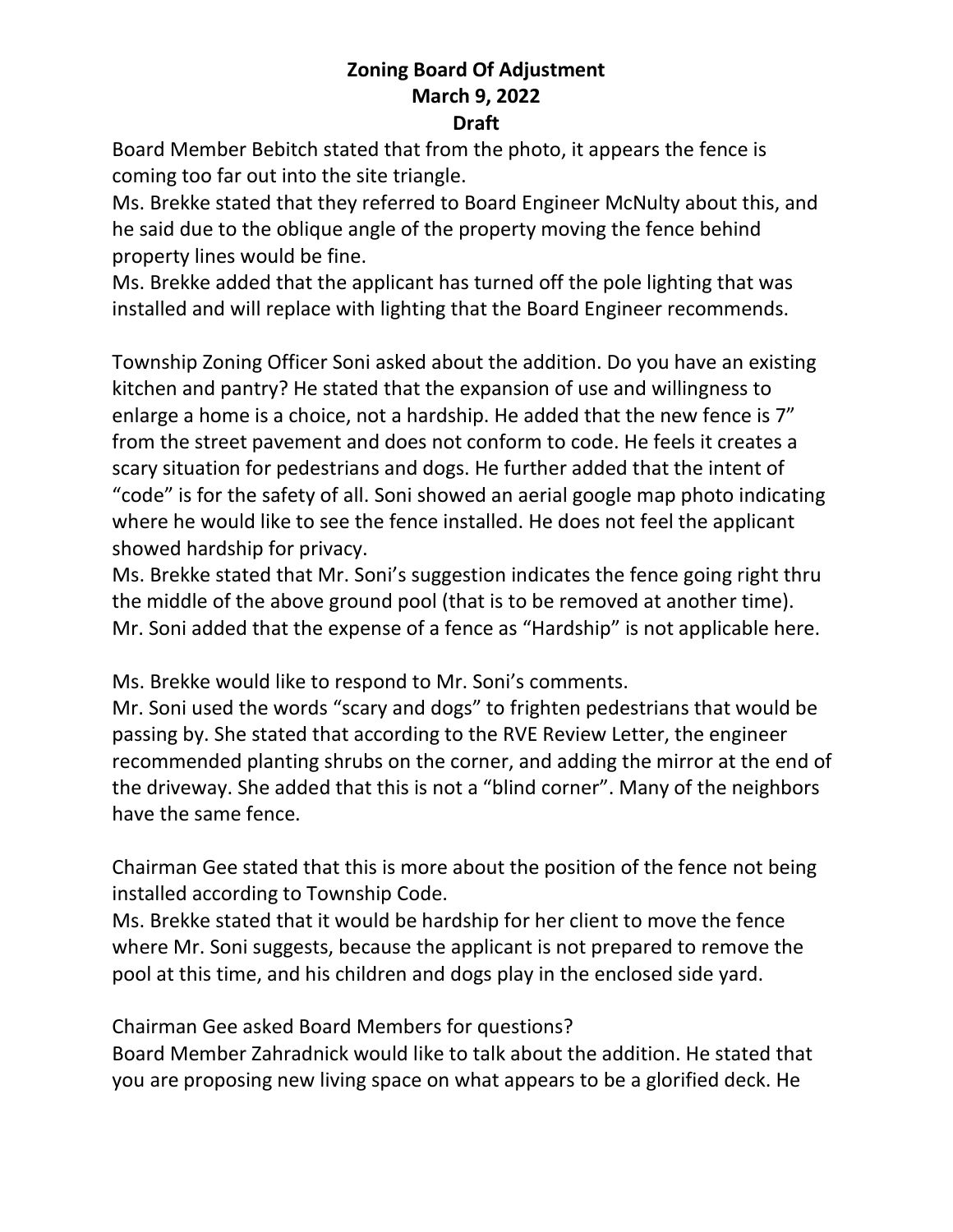#### **Draft**

asked if our construction officials approved the addition? Ms. Brekke stated that a certified engineer approved the addition.

Chairman Gee asked Mr. Soni if Maple Shade Construction Officials have been sent to the property?

Mr. Soni responded that no, our Construction Officials only inspect and approve properties with permits. He added that approving this application diminishes Zoning Ordinances that are in place for the benefit of all residents.

Chairman Gee opened the meeting to the General Public.

Board Solicitor Kingsbury swore in Mr. John Flayton of Philadelphia. He is representing his family. He has concerns about stormwater mgmt. and the 7.5 rear set back being proposed. He added that the existing lighting is very obtrusive to the neighborhood.

Chairman Gee recommends the applicant would greatly benefit from an informal work session with the Site Plan Board. The exhibits are confusing, and all Board members are at a disadvantage. He strongly recommends continuing this application until the next meeting.

Ms. Brekke asked if they could only withdraw part of the application tonight, so that Mr. Collazzo could continue to work on his addition. Chairman Gee responded by saying that the entire application needs to be reworked.

Chairman Gee asked for a motion to continue this application until the next meeting.

A Motion to continue was made by Vice Chairman Bimmer, second by Mr. Zahradnick, All Approve.

d. **100 Fox Meadow Drive**- Block 1, 1.01, 1.02 1.03 & 1.04; Z-19-0-6 Zone: Planned Development (PD) Existing Use: Fox Meadow Apartment Complex recreation amenities Proposed Use: New amenities such as a clubhouse, sports field, tennis courts and walking path.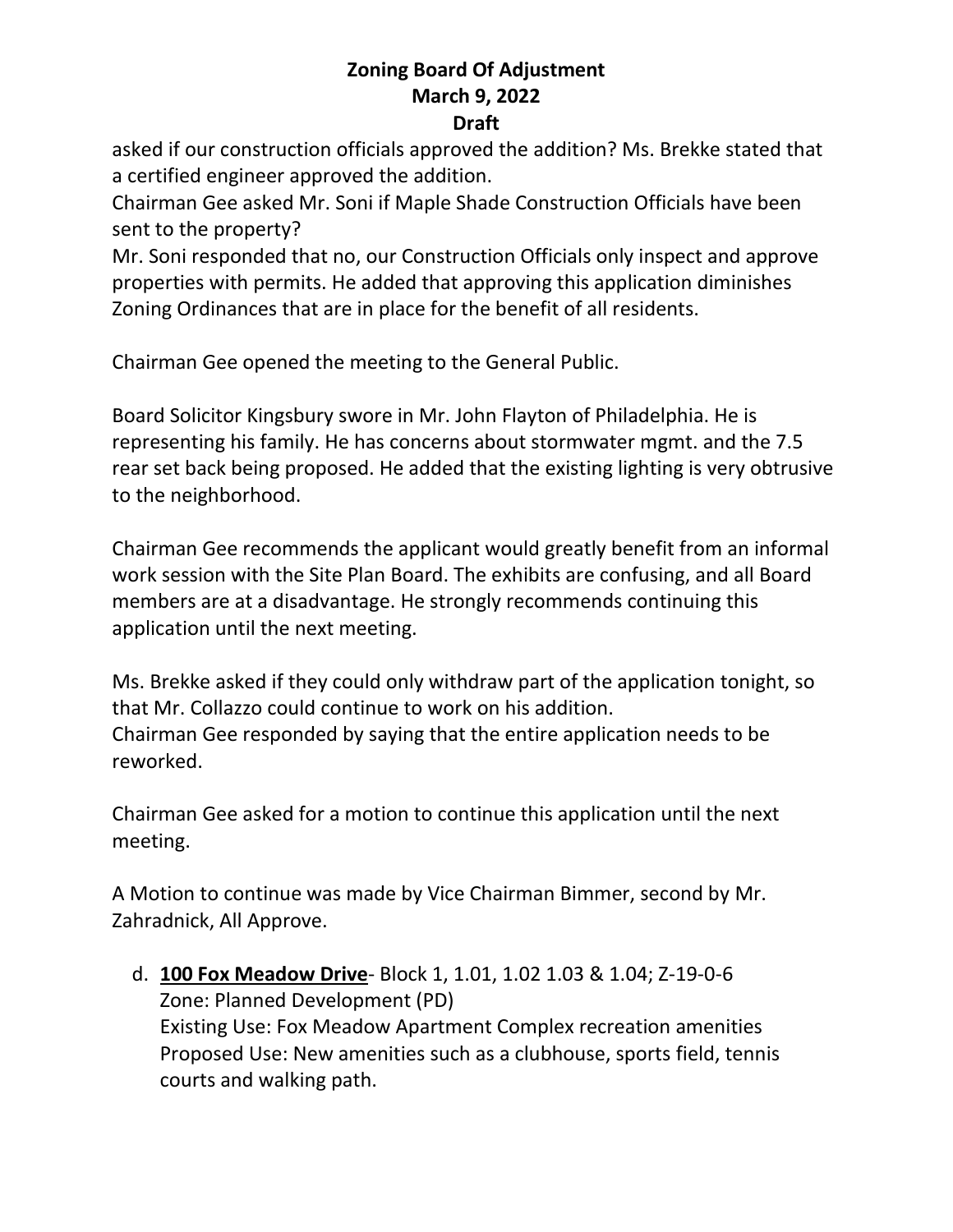#### **Draft**

Application: Rehearing of previously approved preliminary and final site plan regarding construction of two basketball courts.

Zoning Board Solicitor Kingsbury stated that Fox Meadow came back in front of this Board in January 2022 for minor changes to the Pool Area.

The Applicant is seeking to clarify the intent of the Board. Due to Technical Difficulties, there is no recording of the May 2021 Board Meeting. Slight changes were made to the Site-Plan from the previously approved Application from July of 2019.

The Applicant's Attorney Mr. Chuck Petrone is stating that installing 1-2 Basketball Courts was an option on the Applicant's Part.

Chairman Gee stated that the Zoning Board feels it was NOT optional.

Board Solicitor Kingsbury stated that the transcripts of July 10, 2019 state it to be an option to install 1-2 Basketball Courts without having to appear before the Zoning Board. He continued that only three of the existing members were present at the July 10, 2019 meeting, Mr. Zahradnick, Ms. Radie and Chairman Gee.

Mr. Petrone feels that the Resolution of July 2019, memoralized in August of 2019 should prevail.

Chairman Gee asked Board Solicitor what are the options here? Solicitor Kingsbury said that the three members of the Board that were present should state their opinions.

Mr. Zahradnick feels that 2 Basketball Courts should be installed if the Engineer can find space.

Ms. Radie thinks it was the intention of the Board to have 1-2 Basketball Courts installed.

Chairman Gee said his recollection was to have the Engineer find the space to install the Basketball Courts.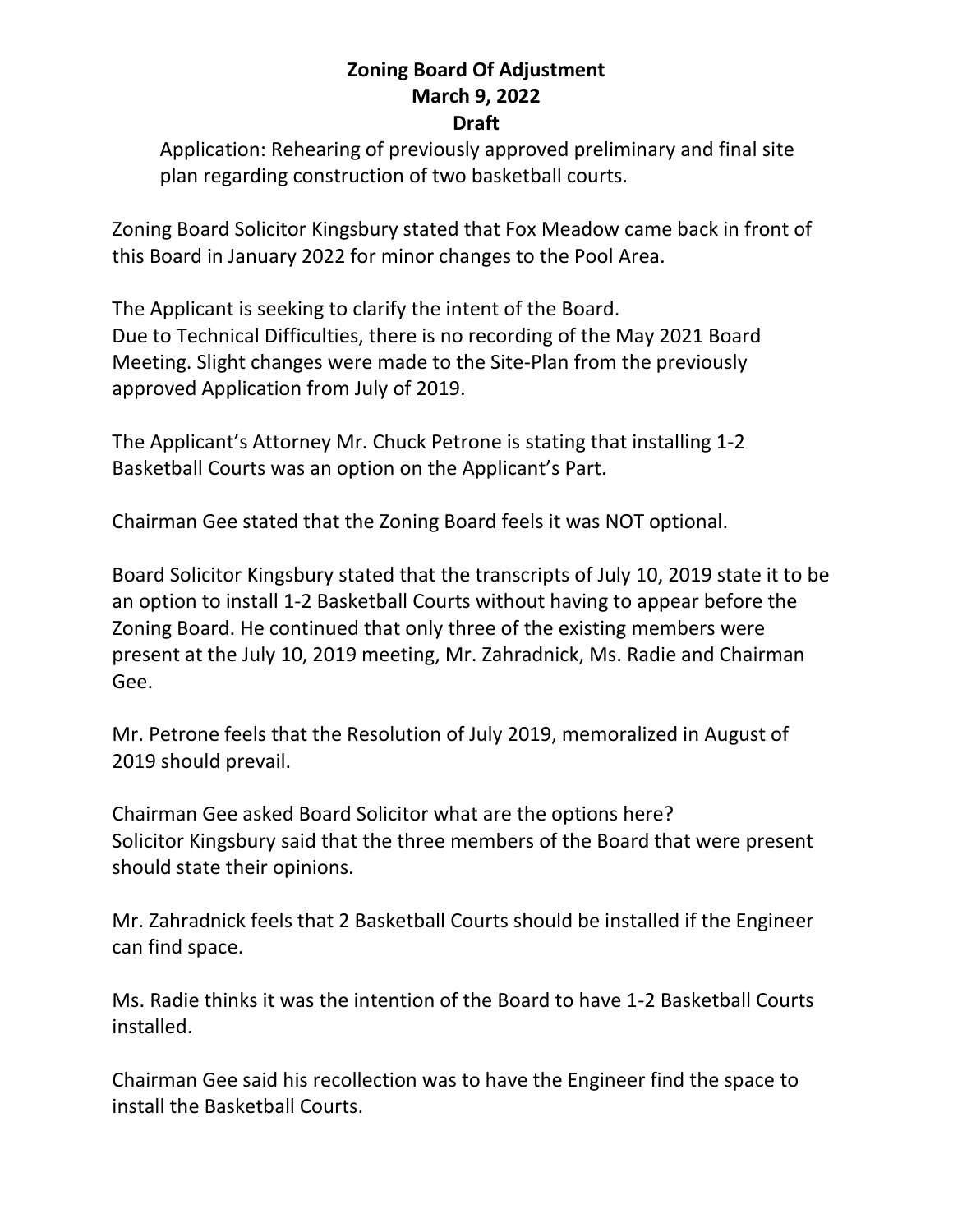#### **Draft**

A Motion was made by Mr. Zahradnick, second by Ms. Radie that the intent of the Board was to have 1-2 Courts installed. Chairman Gee approved.

#### **VI. Old Business:**

1. Resolutions: 593 Route 38 West- Block 189, Lot 3; 593 L Maple Shade Holdings, LLC Z-21-08 (Revised)

A Motion to Approve the Resolution was made by Vice Chairman Bimmer, second by Ms. Valentino, All Approve

2. Resolutions: 12 Anna Ave Block 108, Lot 8; Harry Andrews; Z-21-15

 A Motion to Approve was made by Mr. Zahradnick, second by Chairman Gee, All Approve

**VII. Minutes:** January 12, 2022

A Motion to Approve the Minutes was made by Vice Chairman Bimmer, second by Chairman Gee, All Approve

#### **VIII. Adjourn:**

A Motion to adjourn was made by Ms. Valentino, second by Ms. Radie, All Approve